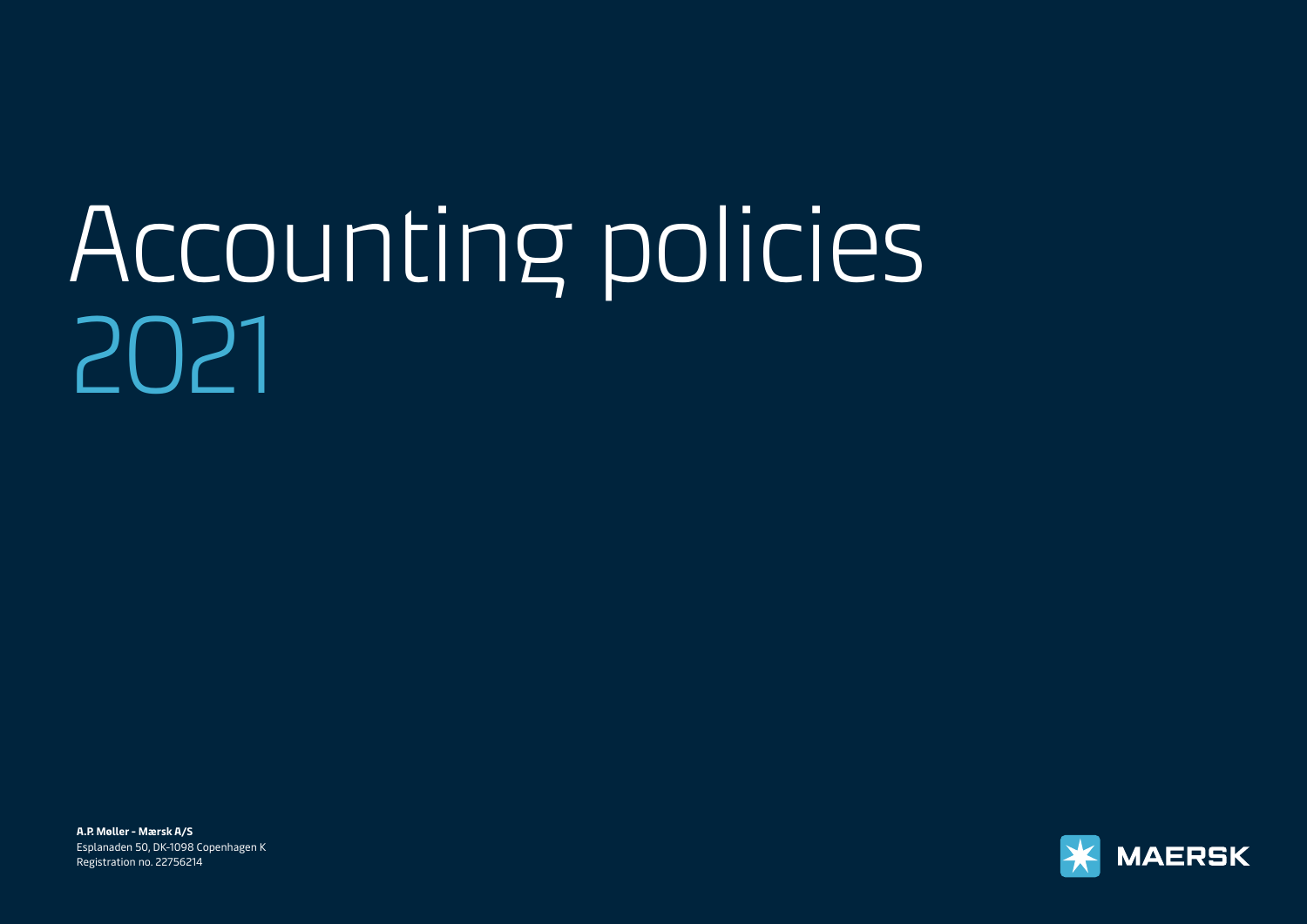# <span id="page-1-0"></span>Note 1.1 General accounting policies

## **ACCOUNTING POLICY**

# **Basis of preparation**

The consolidated financial statements for 2021 for A.P. Moller - Maersk have been prepared on a going concern basis and in accordance with the International Financial Reporting Standards (IFRS) as adopted by the EU and additional Danish disclosure requirements for listed companies.

The consolidated financial statements of A.P. Moller - Maersk are included in the consolidated financial statements of A.P. Møller Holding A/S.

The accounting policies are consistent with those applied in the consolidated financial statements for 2020, except for the changes to accounting standards that were effective from 1 January 2021 and were endorsed by the EU.

A number of changes to accounting standards are effective from 1 January 2021 and endorsed by the EU:

Amendments to IFRS 9 – Financial Instruments (IBOR reform): The changes will impact some of A.P. Moller - Maersk's existing IBOR referenced loans, swaps and facilities, which will be amended over the course of 2022. The changes are not expected to have material impact.

Other changes are not expected to impact the financial statements.

# **ESEF/iXBRL reporting**

A.P. Møller - Mærsk A/S is required to prepare and file the annual report in the European Single Electronic Format (ESEF), and the annual report for 2021 is therefore prepared in the XHTML format that can be displayed in a standard browser. The primary statements in the consolidated financial statements are tagged using inline eXtensible Business Reporting Language (iXBRL). The iXBRL tags comply with the ESEF taxonomy, which is included in the ESEF Regulation and developed based on the IFRS taxonomy published by the IFRS Foundation. Where a financial statement line item is not defined in the ESEF taxonomy, an extension to the taxonomy has been created. Extensions are anchored to elements in the ESEF taxonomy, except for extensions which are subtotals.

The Annual Report submitted to the Danish Financial Supervisory Authority consists of the XHTML document together with certain technical files, all included in a file named APMM-2021-12-31-en.zip.

# **Change to product facilities in reportable segment**

As part of the refinement of the segment structure of A.P. Moller - Maersk, the product facilities of the Logistics & Services segment have been updated.

### **Logistics & Services product facilities specifications**

| Product<br>families      | <b>Details</b>                                                                                                                                                                                                                      | <b>Strategic rationale</b>                                                                                                                                                                                                                                                                                                           |
|--------------------------|-------------------------------------------------------------------------------------------------------------------------------------------------------------------------------------------------------------------------------------|--------------------------------------------------------------------------------------------------------------------------------------------------------------------------------------------------------------------------------------------------------------------------------------------------------------------------------------|
| Managed by<br>Maersk     | Lead Logistics (Supply Chain<br>$\bullet$<br>Management and 4PL)<br>Cold Chain logistics<br>٠<br><b>Custom Services</b><br>٠<br>TradeLens<br>٠                                                                                      | Integrated management solutions enable cus-<br>tomers to control or outsource part or all their<br>supply chain. Combining transport and fulfil-<br>ment solutions with digital platforms, give end-<br>to-end visibility, actionability and control.                                                                                |
| Fulfilled by<br>Maersk   | • Contract logistics (Warehousing<br>& Distribution and Depot)<br>e-commerce<br>٠                                                                                                                                                   | Integrated fulfilment solutions improve<br>customer consolidation and storage down<br>to order level. Whether e-commerce or cold<br>storage, Logistics & Services solutions connect<br>seamlessly to its transportation network, opti-<br>mising inventory flow and precision to deliver<br>individual orders precisely and on time. |
| Transported by<br>Maersk | Landside Transportation (Intermodal<br>$\bullet$<br>and Intercontinental Rail)<br>Insurance<br>٠<br>Air & Less Than Container Load (LCL)<br>٠<br>Star Air<br>٠<br>Full Container Load (FCL)<br>٠<br>· Sea Freight Forwarding Others | Integrated transportation solutions facilitate<br>supply chain control across A.P. Moller - Maersk's<br>assets. The solutions are modular, providing<br>customers end-to-end services with higher reli-<br>ability, speed and accountability.                                                                                        |

# **Change in segment measure of profit or loss**

The segment measure of profit has been changed from EBITDA to EBIT, as EBIT is regularly reviewed by management when making decisions about resource allocations.

# **Change to accounting estimates**

The estimated useful life and residual values of containers have been revised. The net effect of the changes was an increase in EBIT of USD 425m.

The useful life of new containers is typically estimated to 15 years, previously 12 years. The residual values are initially estimated between 10% and 30%, depending on the container type.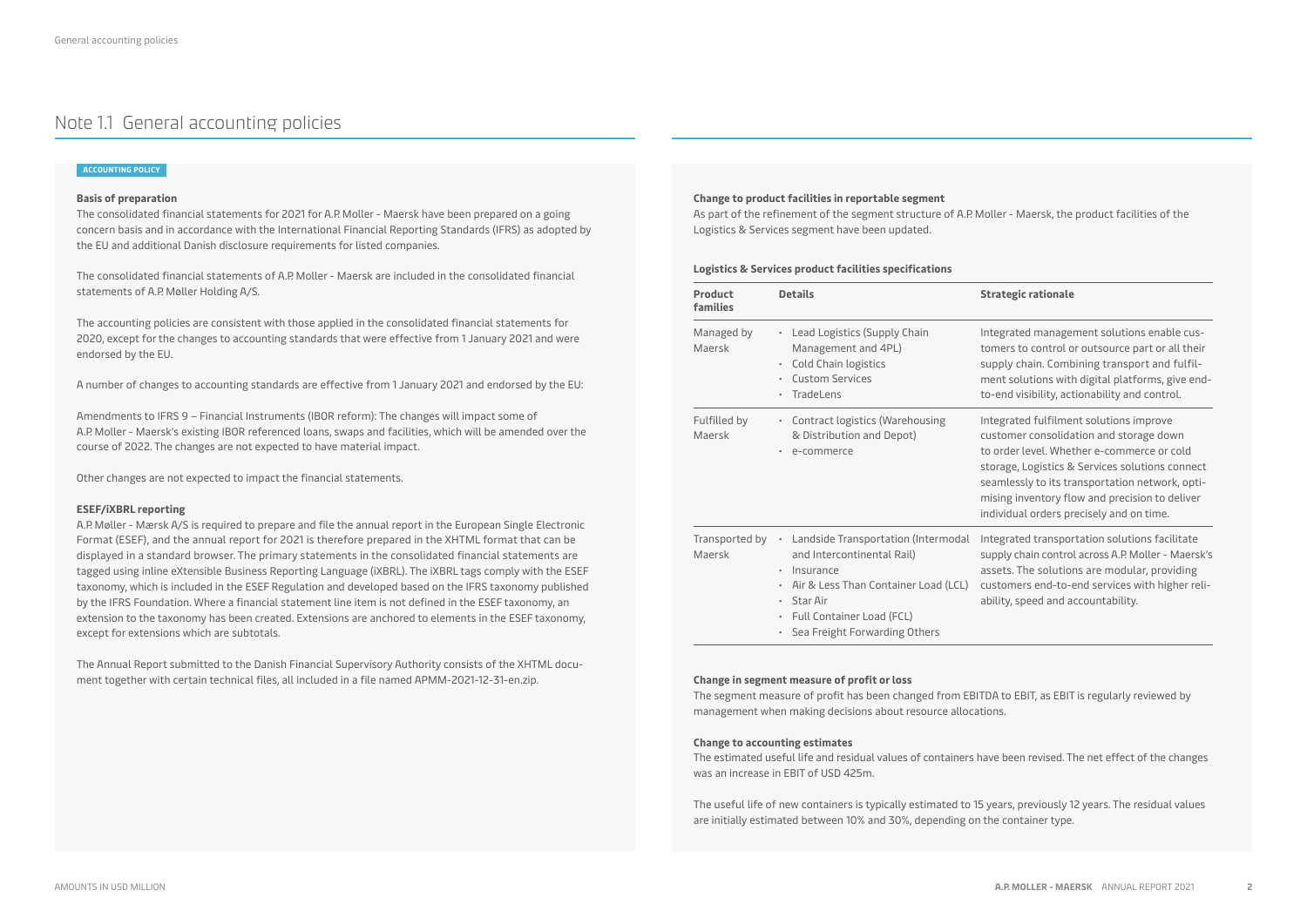# Note 1.1 General accounting policies – continued

#### **ACCOUNTING POLICY – CONTINUED**

# **Consolidation**

The consolidated financial statements comprise the parent company A.P. Møller - Mærsk A/S, its subsidiaries and proportionate shares in joint arrangements classified as joint operations.

Subsidiaries are entities controlled by A.P. Møller - Mærsk A/S. Control is based on the power to direct the relevant activities of an entity and the exposure, or right, to variable returns arising from it. In that connection, relevant activities are those that significantly affect the investee's returns. Control is usually achieved by directly or indirectly owning or in other ways controlling more than 50% of the voting rights or by other rights, such as agreements on management control.

Joint arrangements are entities in which A.P. Moller - Maersk, according to contractual agreements with one or more other parties, has joint control. The arrangements are classified as joint ventures, if the contracting parties' rights are limited to net assets in the separate legal entities, and as joint operations, if the parties have direct and unlimited rights to the assets and obligations for the liabilities of the arrangement.

Entities in which A.P. Moller - Maersk exercises a significant but non-controlling influence are considered associated companies. A significant influence is usually achieved by directly or indirectly owning or controlling 20-50% of the voting rights. Agreements and other circumstances are considered when assessing the degree of influence.

Consolidation is performed by summarising the financial statements of the parent company and its subsidiaries, including the proportionate share of joint operations, which have been prepared in accordance with A.P. Moller - Maersk's accounting policies. Intra-group income and expenses, shareholdings, dividends, intra-group balances and gains on intra-group transactions are eliminated. Unrealised gains on transactions with associated companies and joint arrangements are eliminated in proportion to A.P. Moller - Maersk's ownership share. Unrealised losses are eliminated in the same way unless they indicate impairment.

Non-controlling interests' share of profit/loss for the year and of equity in subsidiaries is included as part of A.P. Moller - Maersk's profit and equity respectively, but shown as separate items.

#### **Foreign currency translation**

The consolidated financial statements are presented in USD, the functional currency of the parent company and the group. In the translation to the presentation currency for subsidiaries, associates or joint arrangements with functional currencies other than USD, the total comprehensive income is translated into USD at average exchange rates, and the balance sheet is translated at the exchange rates as at the balance sheet date. Exchange rate differences arising from such translations are recognised directly in other comprehensive income and in a separate reserve of equity.

The functional currency varies from business area to business area. For A.P. Moller - Maersk's principal shipping activities, the functional currency is typically USD. This means, among other things, that the carrying amounts of property, plant and equipment and intangible assets and, hence, depreciation and amortisation, are maintained in USD from the date of acquisition. For other activities, including container terminal activities and land-based container activities, the functional currency is generally the local currency of the country in which such activities are performed, unless circumstances suggest a different currency is appropriate.

Transactions in currencies other than the functional currency are translated at the exchange rate prevailing at the date of the transaction. Monetary items in foreign currencies not settled at the balance sheet date are translated at the exchange rate as at the balance sheet date. Foreign exchange gains and losses are included in the income statement as financial income or expenses.

*Share of profit/loss in associated companies and joint ventures* is recognised net of tax and corrected for the share of unrealised intra-group gains and losses. The item also comprises any impairment losses for such investments and their reversal.

## **Statement of comprehensive income**

*Other comprehensive income* consists of gains and losses not recognised in the income statement, including exchange rate adjustments arising from the translation from functional currency to presentation currency, fair value adjustments of other equity investments (at FVOCI), cash flow hedges, forward points and currency basis spread as well as actuarial gains/losses on defined benefit plans, etc. A.P. Moller - Maersk's share of other comprehensive income in associated companies and joint ventures is also included.

On disposal or discontinuation of an entity, A.P. Moller - Maersk's share of the accumulated exchange rate adjustment relating to the relevant entity with a functional currency other than USD, is reclassified to the income statement. Accumulated value adjustments of equity instruments classified as equity instruments at fair value through other comprehensive income will remain in equity upon disposal.

Other comprehensive income includes current and deferred income tax to the extent that the items recognised in other comprehensive income are taxable or deductible.